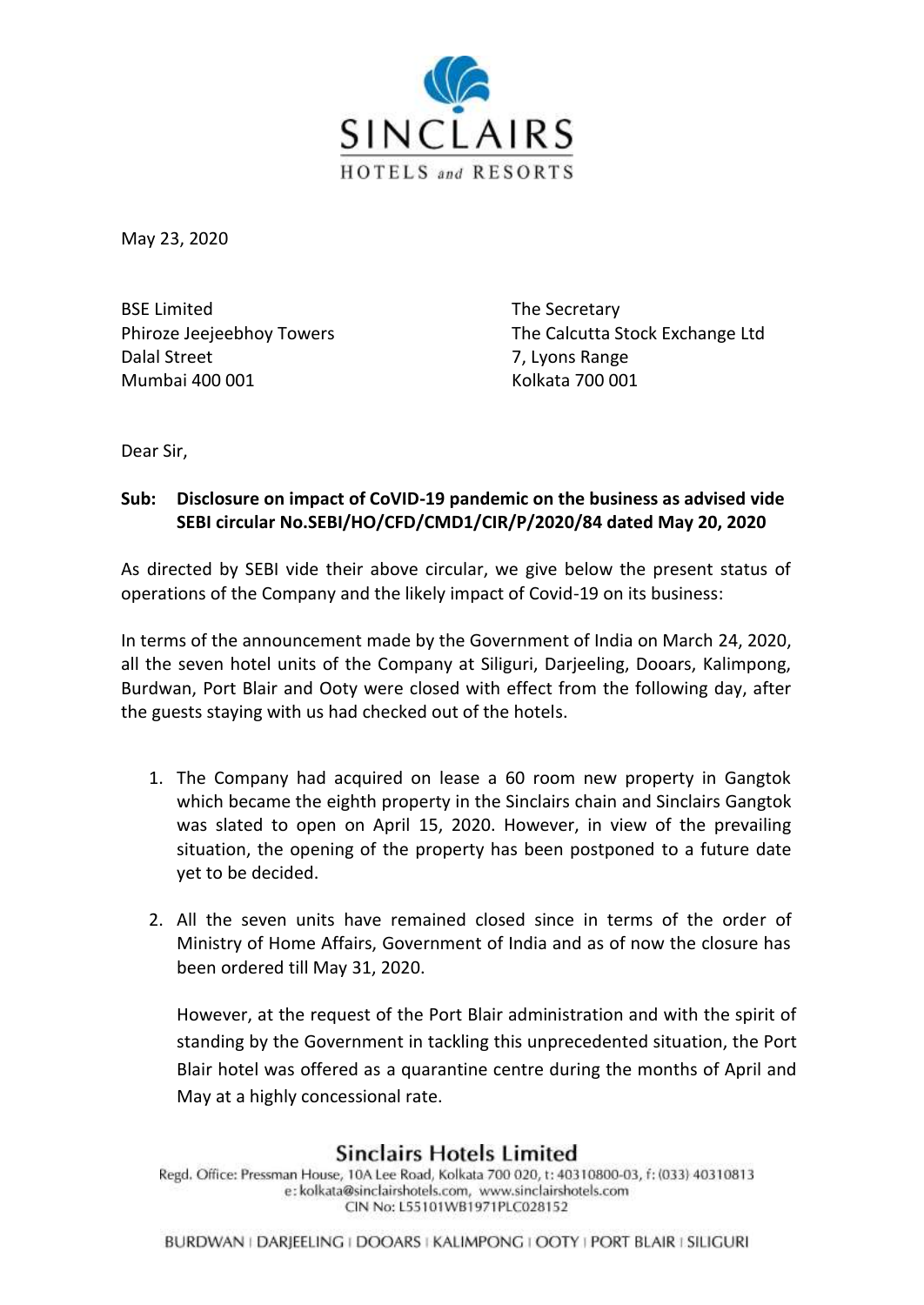

- 3. The hotel units shall be reopened in accordance with the future directives of the Ministry of Home Affairs, Government of India and the concerned administrative authorities of West Bengal and Tamil Nadu and the administration of Andaman & Nicobar Islands.
- 4. Since our hotels are spread over large sprawling areas, we have to engage security personnel and minimum staff for safety and maintenance of the properties, gardens, equipment, etc. Despite closure, the properties have been maintained in accordance with the high standards of Sinclairs.
- 5. The tourism and hospitality industry is among the worst affected on account of the Covid-19 pandemic and it is expected that its recovery will be slow. The recovery will largely depend on factors such as easing of air travel and rail and road operations and recovery of the economy.
- 6. As for future operations, the Company is well positioned because it is debt free and there is sufficient liquidity in Sinclairs to meet short term liabilities.
- 7. The Company has in the meantime taken a number of initiatives to rationalize costs to ensure that the losses during the closure period and thereafter are minimized.
- 8. In view of exotic locations in strategic destinations and expansive properties, the Company's hotels will be able to adapt to the new normal quickly and will offer to its guests not only high levels of hygiene and cleanliness, but also a pollution free environment that comes with lush green surroundings.
- 9. The company has introduced various safety measures as well as social distancing norms in all its properties so that our guests remain safe and healthy.
- 10. The staff at all levels are also being trained in maintaining proper hygiene, sanitization and regular disinfection of the properties and follow social distancing guidelines.

## **Sinclairs Hotels Limited**

Regd. Office: Pressman House, 10A Lee Road, Kolkata 700 020, t: 40310800-03, f: (033) 40310813 e: kolkata@sinclairshotels.com, www.sinclairshotels.com CIN No: L55101WB1971PLC028152